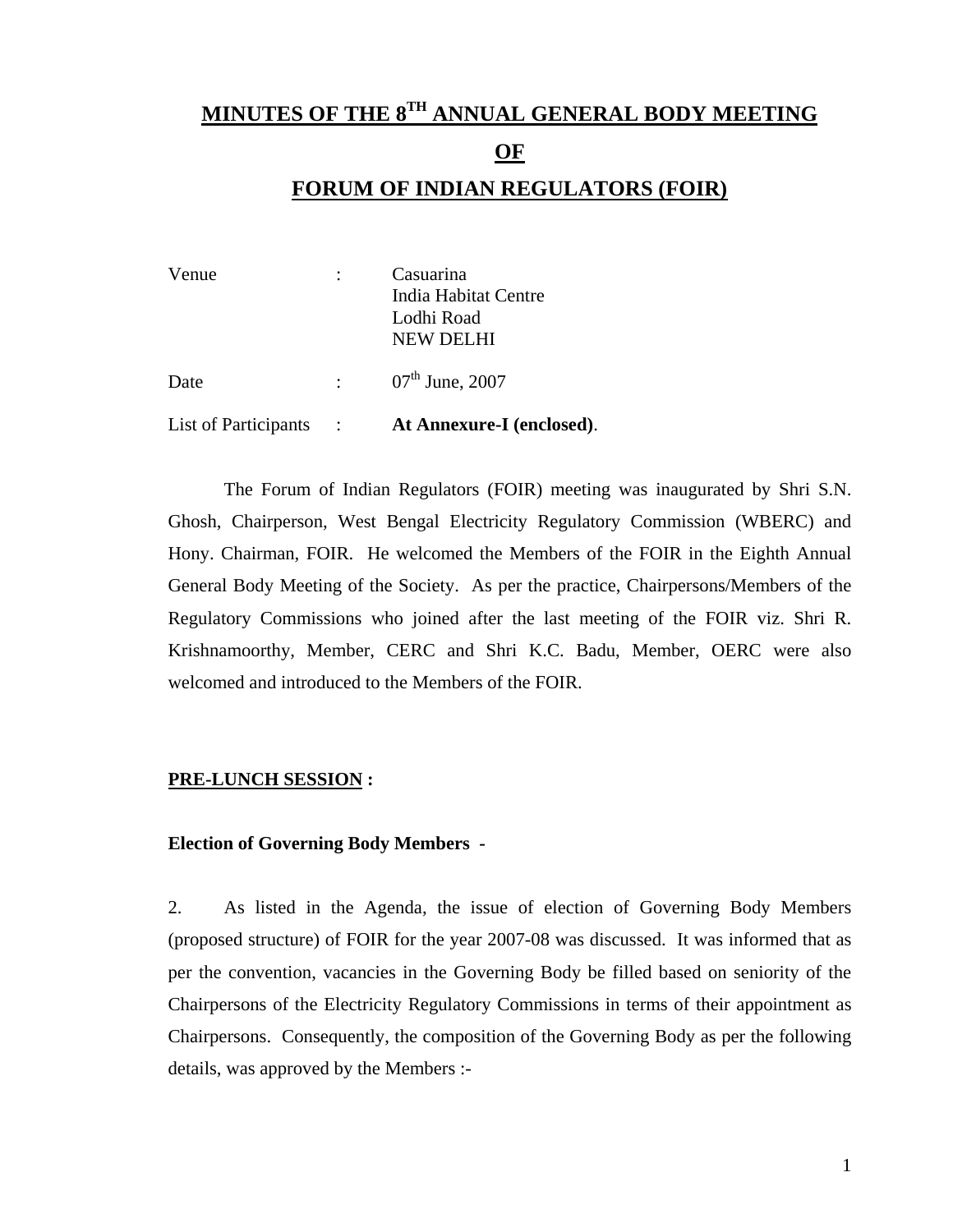|                                       |               | <b>Date</b>              |
|---------------------------------------|---------------|--------------------------|
|                                       | From          | To                       |
| Hony. Chairman                        | (One Post)    |                          |
| Shri S.N. Ghosh, Chairman, WBERC      | 07.06.2007    | 03.02.2008               |
| Shri S.K.F. Kujur, Chairman JSERC     | 04.02.2008    | 08.03.2008               |
| Shri Vijoy Kumar, Chairman, UPERC     | 09.03.2008    | Till 9 <sup>th</sup> AGM |
|                                       |               |                          |
| <b>Hony. Senior Vice-Chairman</b>     | (One Post)    |                          |
| Shri S.K.F. Kujur, Chairman JSERC     | 07.06.2007    | 03.02.2008               |
| Shri Vijoy Kumar, Chairman, UPERC     | 04.02.2008    | 08.03.2008               |
| Shri S.S. Chakraborty, Chairman, TERC | 09.03.2008    | Till $9^{th}$ AGM        |
|                                       |               |                          |
| Hony. Vice-Chairman                   | (One Post)    |                          |
| Shri G. Subba Rao, Chairman GERC      | 07.06.2007    | 06.01.2008               |
| Shri Vijoy Kumar, Chairman, UPERC     | 07.01.2008    | 03.02.2008               |
| Shri S.S. Chakraborty, Chairman, TERC | 04.02.2008    | 08.03.2008               |
| Shri K.B. Pillai, Chairman, J&K ERC   | 09.03.2008    | Till $9^{th}$ AGM        |
|                                       |               |                          |
| <b>Members Governing Body</b>         | (Three Posts) |                          |
| Shri Vijoy Kumar, Chairman, UPERC     | 07.06.2007    | 06.01.2008               |
| Shri S.S. Chakraborty, Chairman, TERC | 07.06.2007    | 03.02.2008               |
| Shri K.B. Pillai, Chairman, J&K ERC   | 07.06.2007    | 08.03.2008               |
| Shri S.K. Misra, Chairman, CSERC      | 07.01.2008    | Till 9 <sup>th</sup> AGM |
| Shri K. P. Pandey, Chairman, KERC     | 04.02.2008    | Till 9 <sup>th</sup> AGM |
| Dr. Pramod Deo, Chairman, MERC        | 09.03.2008    | Till $9^{th}$ AGM        |
|                                       |               |                          |
| <b>Hony. Secretary</b>                | (One Post)    |                          |
| Shri Bhanu Bhushan, Member CERC       | 07.06.2007    | Till $9^{th}$ AGM        |
|                                       |               |                          |
| <b>Hony. Treasurer</b>                | (One Post)    |                          |
| Shri R. Krishnamoorthy, Member CERC   | 07.06.2007    | Till 9 <sup>th</sup> AGM |

### Confirmation of the Minutes of the 7<sup>th</sup> Annual General Body Meeting held on 15<sup>th</sup> June, 2006 at New Delhi and Confirmation of the Minutes of the 20<sup>th</sup> General Body Meeting held during  $09<sup>th</sup> - 11<sup>th</sup>$  April, 2007 at Ramnagar -

3. The Action Taken Reports of the Minutes of the  $7<sup>th</sup>$  Annual General Body Meeting and the 20<sup>th</sup> General Body Meeting were explained by Shri Sushanta Kumar Chatterjee, Assistant Secretary, CERC and Executive Treasurer, FOIR who also highlighted specifically the issue raised in the  $20<sup>th</sup>$  GBM of FOIR at Ramnagar (Uttarakhand) seeking to explore the possibility of part funding of proposals for commissioning of studies by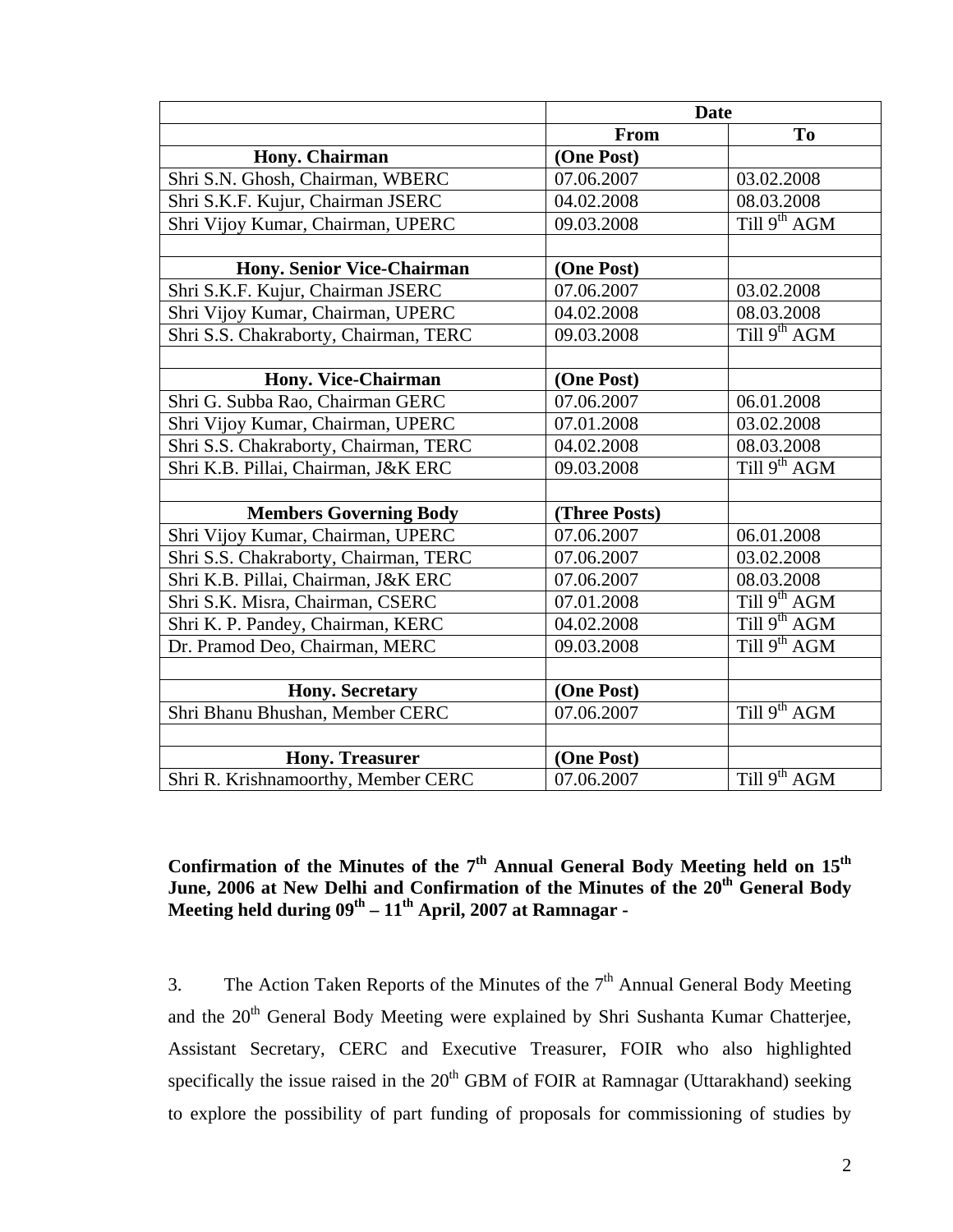SERCs, by FOIR. It was informed that the Auditors of FOIR to whom the matter was referred had opined that funding of proposals of individual Member of the Society, by the Society (FOIR) itself would involve inter alia amendment to the main object of the Memorandum of Association of the Society. There was no consensus in this regard.

3.1 After a brief discussion on the Action Taken Reports, both the Minutes, i.e., Minutes of the  $7<sup>th</sup>$  Annual General Body Meeting and  $20<sup>th</sup>$  General Body Meeting of the FOIR were confirmed by the Members.

#### **Balance Sheet & Audited Accounts of FOIR for 2006-07 -**

4. After the confirmation of the Minutes, the Balance Sheet and Audited Accounts of FOIR for the year 2006-07 were taken up for consideration. Shri Sushanta Kumar Chatterjee, Assistant Secretary, CERC and Executive Treasurer, FOIR highlighted the salient features and informed the House that as decided in the  $7<sup>th</sup>$  Annual General Body Meeting, the funds had been gainfully utilized through the "sweep account" window and by taking timely action in terms of investing in Fixed Deposits with high interest rates. He added that this was reflected in the income and expenditure statement in the balance sheet. The audited accounts and balance sheet for the year 2006-07 were considered and approved.

#### **Appointment of Auditors for 2007-08 and fixing of their remuneration -**

5. After approval of the Balance Sheet and Audited Accounts of FOIR for 2006-07, the issue of appointment of Auditors for the year 2007-08 was taken up. It was decided that the procedure adopted in CERC for engaging Chartered Accountant firm be followed, or ideally the firm of Chartered Accountants engaged by CERC to audit their annual accounts be engaged as Auditor for auditing the accounts of FOIR and the remuneration be finalized with the approval of Hony. Chairman, FOIR and after following the procedure adopted by CERC.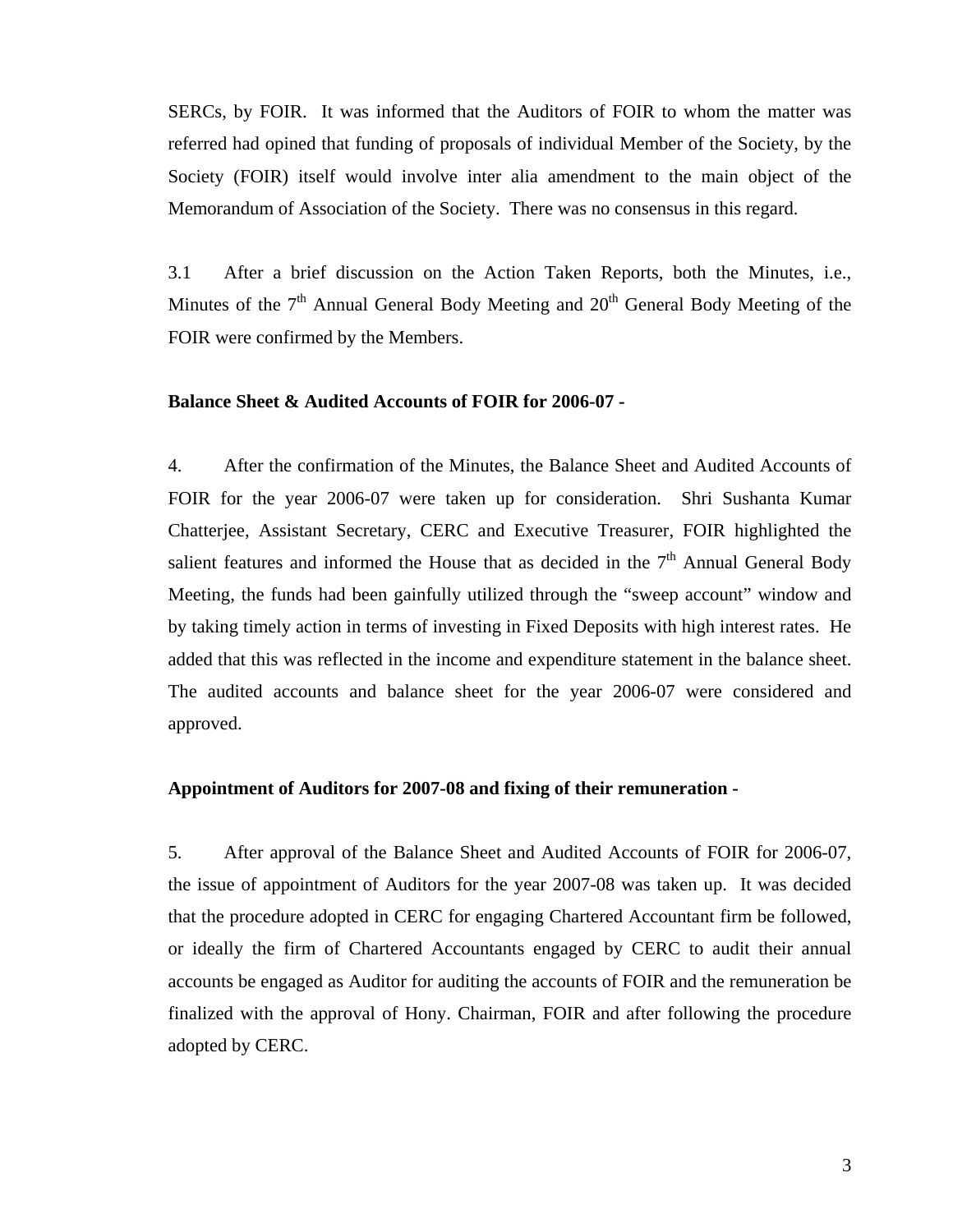#### **Budget for the year 2007-08 -**

6. The estimated budget for the year 2007-08 as circulated was discussed in detail. However, the budget for the year 2007-08 was approved as under :-

| S. No.         | <b>Head</b>                          | 2006-07      | 2007-08                |
|----------------|--------------------------------------|--------------|------------------------|
|                |                                      | (Actual)     | <b>Budget Estimate</b> |
| <b>INCOME</b>  |                                      |              |                        |
|                |                                      |              |                        |
| 1              | Member's Subscription                | 25,80,000.00 | 12,20,000.00           |
| $\overline{2}$ | Interest on FDR                      | 5,35,900.43  | 6,00,000.00            |
| 3              | Interest on Saving Bank & Others     | 39,857.76    | 35,000.00              |
| $\overline{4}$ | <b>Interest on Income Tax Refund</b> | 2,383.00     | 2,000.00               |
|                | Total (Rs.)                          | 31,58,141.19 | 18,57,000.00           |
|                |                                      |              |                        |
|                | <b>EXPENDITURE</b>                   |              |                        |
|                |                                      |              |                        |
| 1              | Audit Fee                            | 16,292.00    | 16,275.00              |
| $\overline{2}$ | Honorarium                           | 25,000.00    | 25,000.00              |
| 3              | <b>Legal and Professional</b>        | 4,00,000.00  |                        |
| $\overline{4}$ | <b>Meeting Expenses</b>              | 7,93,372.00  | 15,00,000.00           |
| 5              | Membership Fee (IHC)                 | 11,224.00    | 11,224.00              |
| 6              | Miscellaneous Expenses               | 2,421.00     | 3,000.00               |
| 7              | Postage & Stamps                     | 8,072.00     | 10,000.00              |
| 8              | Printing & Stationery                | 30,155.00    | 1,00,000.00            |
| 9              | Travelling & Conveyance              | 23,204.00    | 30,000.00              |
| 10             | <b>Website Expenses</b>              | 2,319.00     | 5,000.00               |
|                | Total (Rs.)                          | 13,12,059.00 | 17,00,499.00           |
| 11             | Research, Trg. & Information         | 3,29,312.00  | 10,00,000.00           |
|                |                                      |              |                        |
|                | <b>Grand Total (Rs.)</b>             | 16,51,371.00 | 27,00,499.00           |

**BUDGET FOR THE YEAR 2007-08**

7. **Utilization of funds -** The Balance Sheet of the Forum of Indian Regulators (FOIR) reflected that the Forum had accumulated funds to the tune of Rs.1 crore. It was felt that the funds available be utilized gainfully to achieve the primary objectives of constitution of the Society. Shri V.S. Ailawadi, former Chairperson, Haryana Electricity Regulatory Commission (HERC) reiterated the need for intensification of the research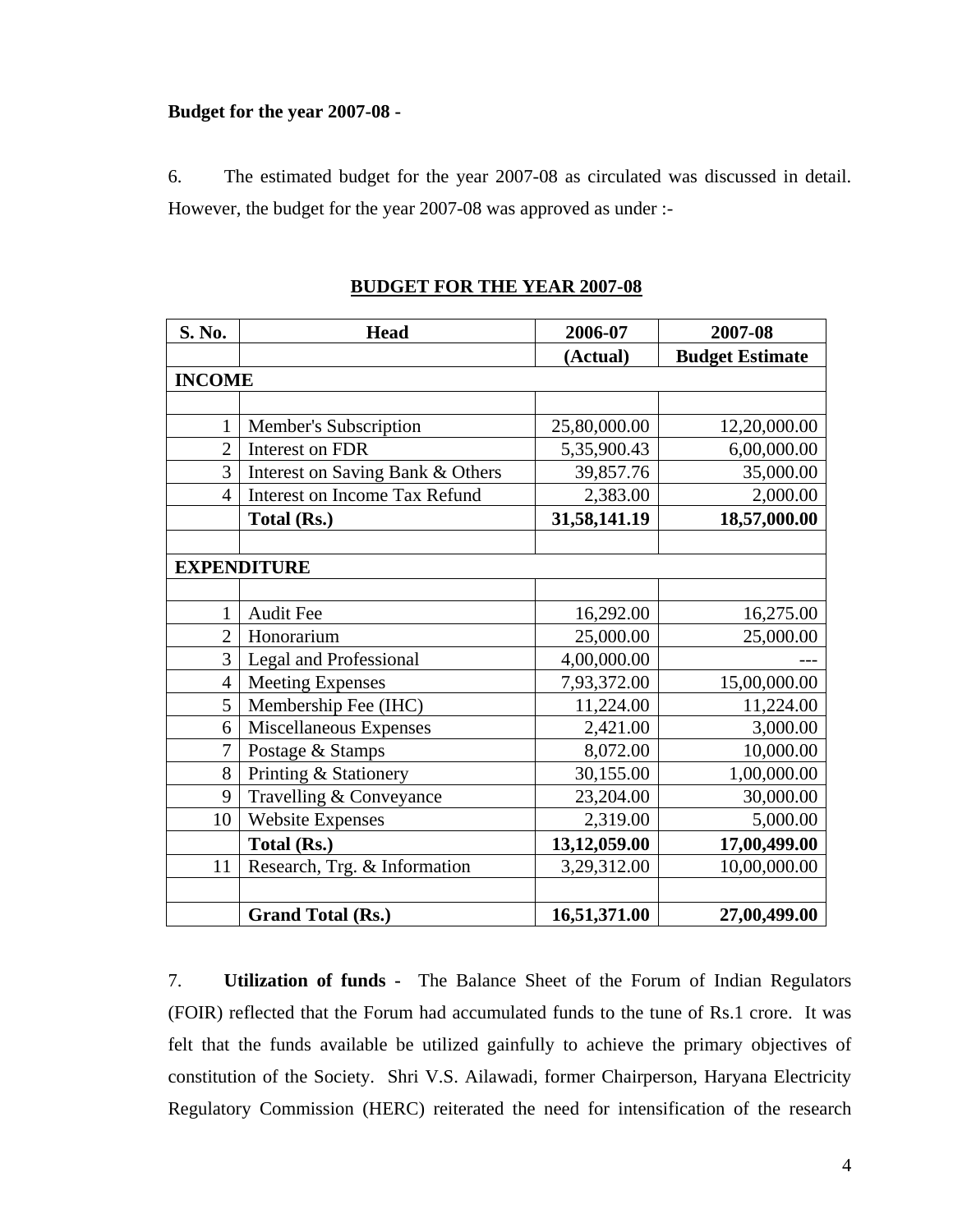related activities which were the primary objective behind formation of the FOIR. After discussion on various issues, it was generally agreed that activities, especially, of the following nature be initiated :-

- (i) Organizing training/capacity building programme for officers/staff of the Regulatory Commission at least twice in a year.
- (ii) Publication and printing of manuals highlighting the salient features and achievements of the Regulatory Commissions.
- (iii) Developing a report on the critical analysis of the performance of the Regulatory Commissions, and compilation of intelligent summary of the important orders of superior authorities like, Appellate Tribunal - by engaging, if need be, academic/research institutions, NGOs to assist in this endeavour.

8. It was decided to constitute a Standing Committee for undertaking the activities as highlighted above, consisting of the following Members :-

- (i) Shri S.K. Misra, Chairperson, CSERC
- (ii) Shri S.K.F. Kujur, Chairperson, JSERC
- (iii) Shri C. Balakrishnan, Chairperson, KSERC
- (iv) Shri Vinay Kohli, Chairperson, MeSERC
- (v) Shri Vijoy Kumar, Chairperson, UPERC
- (vi) Shri K. Venugopal, Member, DERC
- (vii) Shri V.K. Khanna, Member, UERC
- (viii) Shri V.S. Ailawadi, Ex-Chairperson, HERC.

It was decided that the Standing Committee would meet at regular interval and would have the mandate to decide suitable action required to achieve the objectives as above.

9. It was also decided, keeping in view the accumulation of funds that the annual membership subscription would be reduced from the present level of Rs.1 lakh per annum to Rs.50,000/- per annum. This would, however, be only an interim measure for one year, i.e., for the year 2007-08.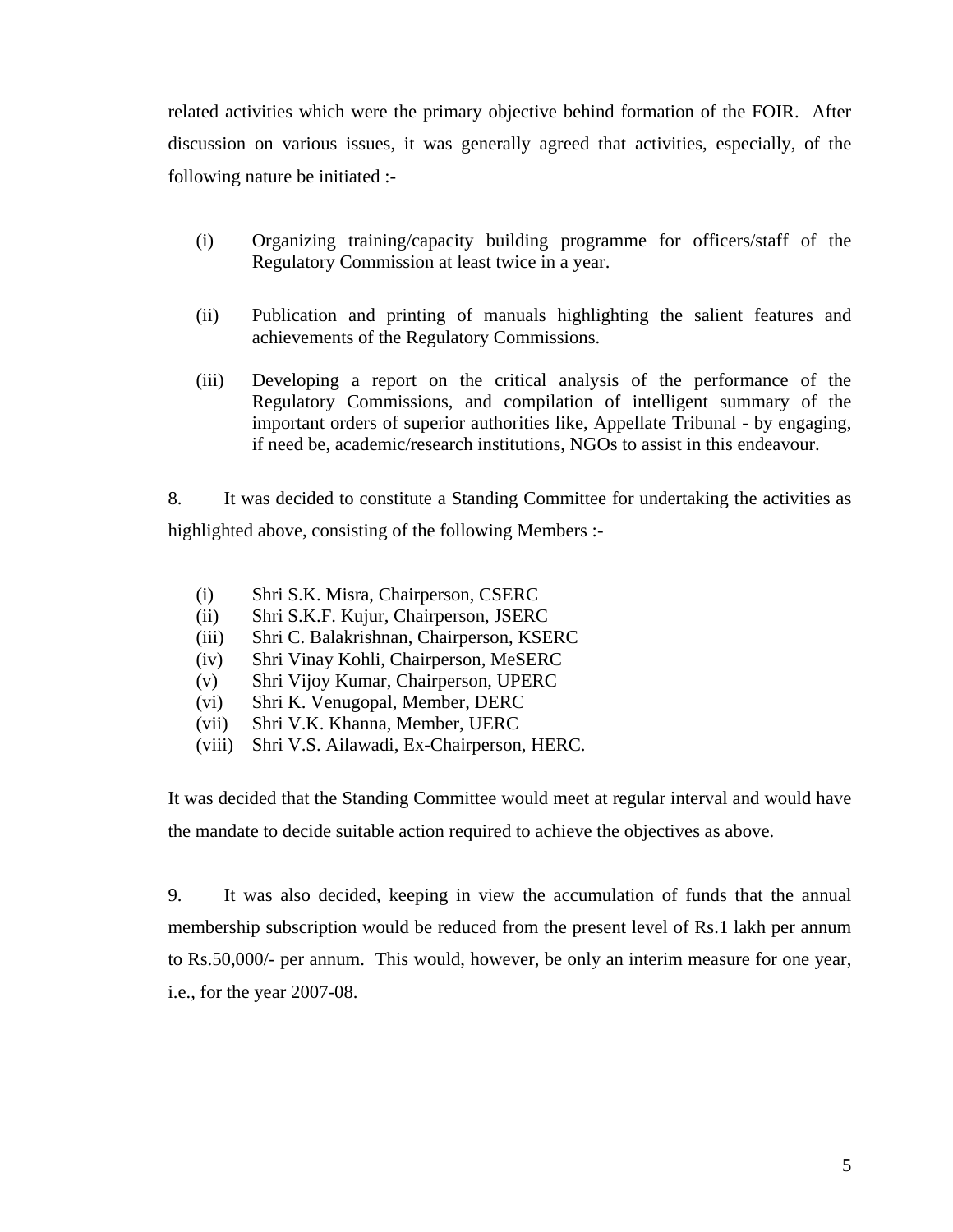#### **Presentation by Shri Jayant Deo, Ex-Member, MERC -**

10. Shri Jayant Deo, former Member, MERC made a presentation on Power Exchange and highlighted the urgent need for institutionalizing power exchange in India, which, he believed would enhance the prospect of capacity addition. He also expressed concern over what he considered, as relatively slow pace of introduction of open access for consumers. He also felt that there was an urgent need to technically upgrade the Load Dispatch Centres for operationalising open access.

11. Shri K.N. Sinha, former Member, Central Electricity Regulatory Commission (CERC) drew the attention of the House towards the recent spike in some of the essential commodities due to forward trading, causing hardship to the consumers. He felt that due care should be taken while designing the power exchange.

#### **Presentation by Railway Board -**

12. The representative from Railway Board made a presentation highlighting certain issues relating to tariff for railways.

#### **POST-LUNCH SESSION :**

#### **Measures to Harness Captive Generation -**

13. The issue regarding Harnessing of Surplus Captive Generation was discussed. Members felt that the Electricity Act, 2003 as also the National Electricity Policy and Tariff Policy and the recent Resolution of the Chief Ministers' Conference on Power held in New Delhi emphasized on a pro-active role of the Regulators in designing adequate commercial arrangements for harnessing surplus captive generation to the grid. Shri Bhanu Bhushan, Member, CERC and Hony. Secretary, FOIR made a presentation highlighting his personal views, on the ways to bring captive generation to the grid. In his view, instead of trying to induct the surplus CPP capacity on a contracted basis, it might be absorbed in the grid on "as-and-when-available" basis, utilizing the Unscheduled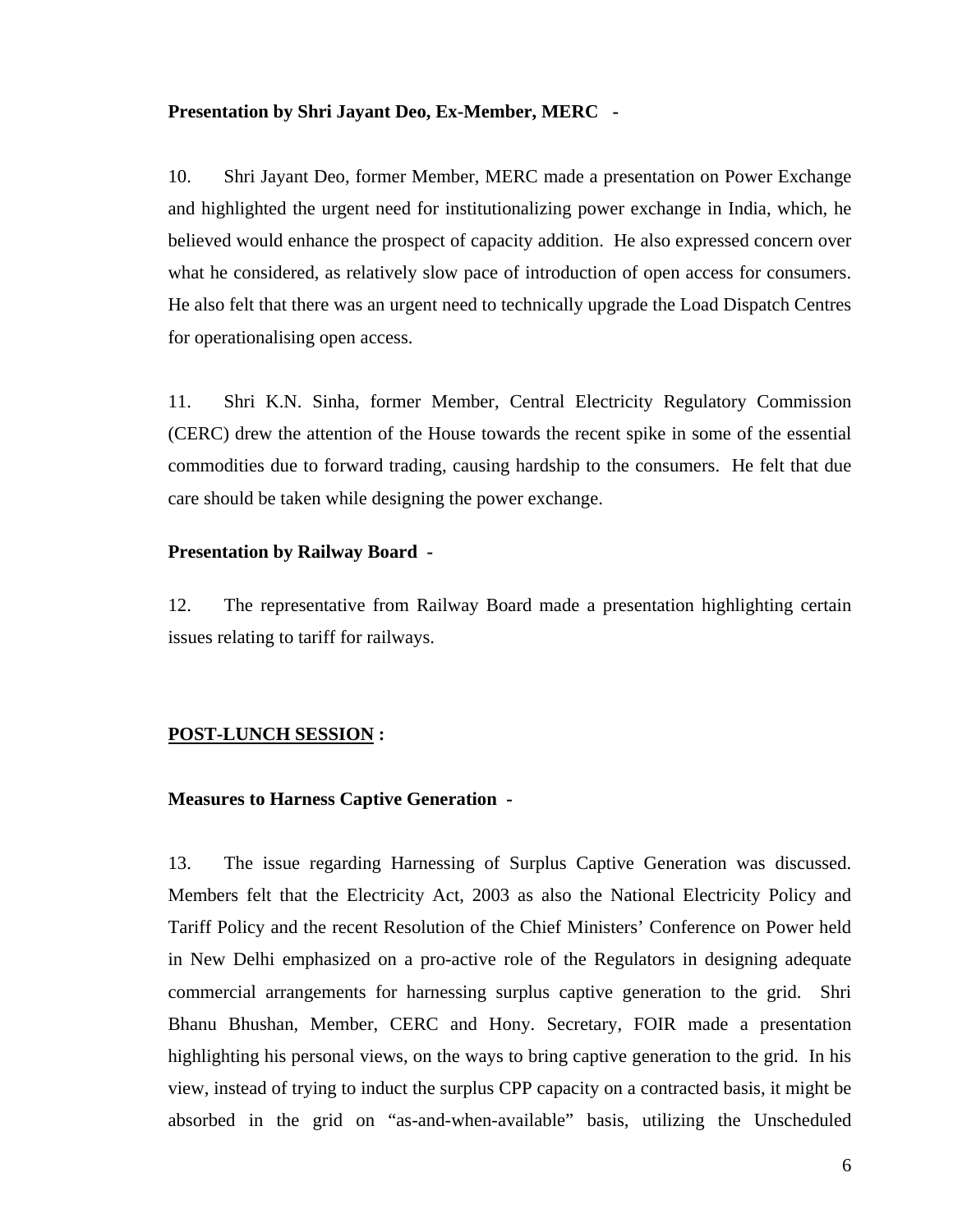Interchange (UI) mechanism. CPP would respond whether to inject power into the grid or not, depending upon the prevailing UI rate. During peak-load hours, UI rate would be high, and the CPP owner would be induced to maximize his injection at a time when it is needed the most. The SEB/local utility could be compensated by stipulating that the payment to CPPs would be at, say 95% of the regional UI rate. Shri A.K. Basu, former Chairperson, Central Electricity Regulatory Commission (CERC) drew the attention of the Forum towards the detailed deliberations held in the Forum of Regulators (FOR) evolving suitable commercial arrangements for harnessing surplus captive generation. He requested the Members to take into consideration the recommendations of the FOR in its meeting held on  $18<sup>th</sup>$  January, 2006 where various mechanisms including UI as one of the options were agreed to by the Chairpersons of Regulatory Commissions. Shri S.N. Ghosh, Chairperson, West Bengal Electricity Regulatory Commission (WBERC), however, wanted to know how UI could be interpreted to mean tariff in terms of section 62 of the Act. He highlighted that there were basically two provisions in the Act, namely, sections 62 and 63 which provided for determination of tariff. Section 62 required Regulatory Commission to determine tariff by following the procedure under section 64 while section 63 provided for adoption of the tariff if it was determined through competitive bidding process. In his opinion, UI did not fit into either of these schemes. He also wanted to know the impact that adoption of UI would have on consumer tariff. Shri A.K. Basu also underscored that UI would not be a long term solution. He drew the attention of the House to the Minutes of the meeting held recently by Central Electricity Authority (CEA) with the Captive Generators wherein the Captive Generators were not in favour of UI because of uncertainties involved and that they wanted long term tariff to be determined by the Regulatory Commissions. Shri S.K. Misra, Chairperson, Chhattisgarh State Electricity Regulatory Commission (CSERC) also informed the House that Chhattisgarh had already fixed tariff for supply of surplus captive generation to the SEB. He also said that there was a need for compiling information regarding the extent of availability of captive generation, fuel-wise and requested all State Commissions to send the requisite information in this regard to the FOIR Secretariat to enable further constructive discussion and decision on the issue of harnessing surplus captive generation to the grid.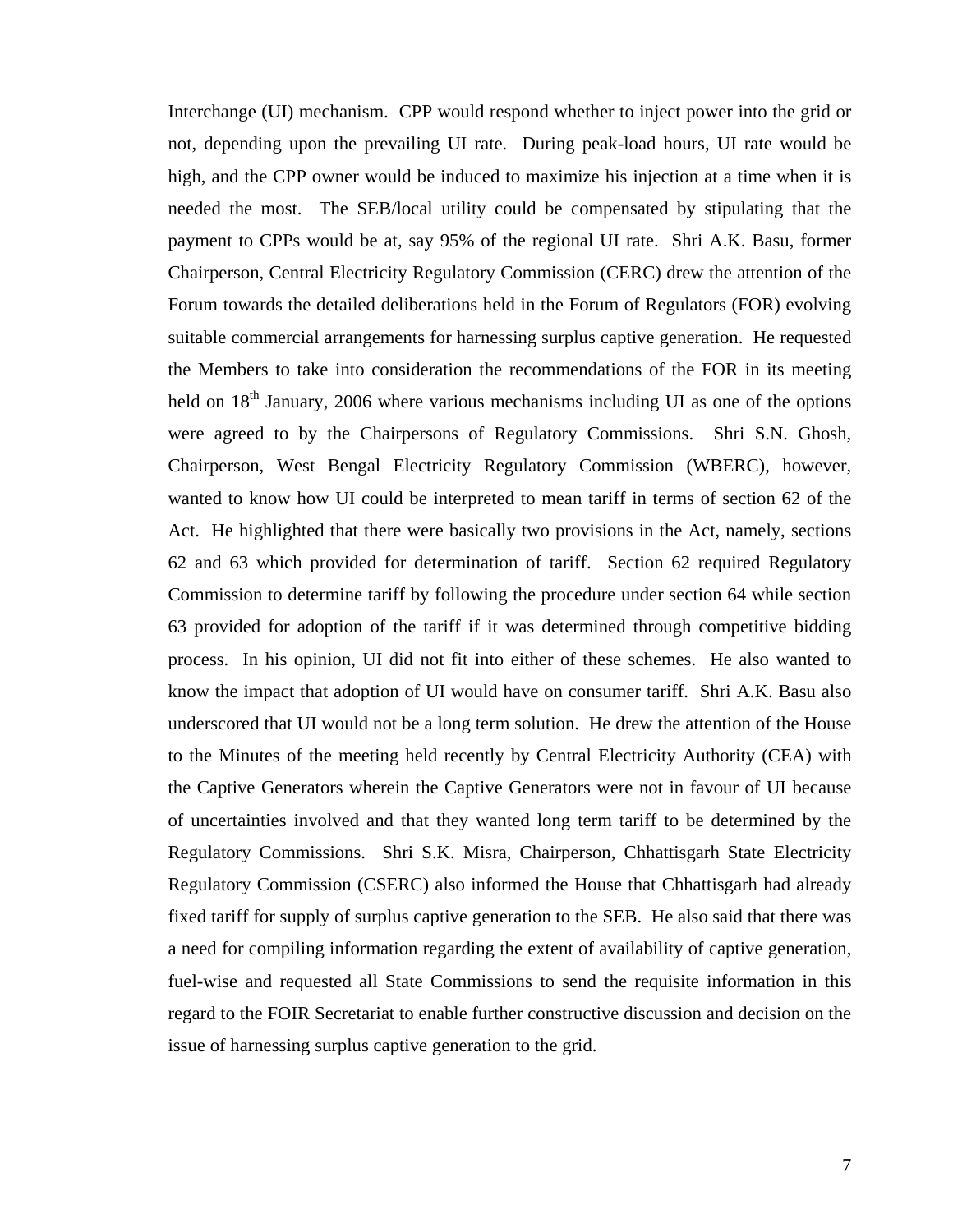#### **Remedy for Default in Payment of Dues by Power Utilities –**

14. CERC had circulated a discussion paper titled "Remedy for Default in Payment of Dues by Power Utilities". The discussion paper was discussed. There was a general agreement on that part of the paper which underscored the need for proper payment security mechanism against default in payment of dues including dues of UI. However, on the proposition of the paper that recourse to the Central Plan Allocation was the only solution to ensuring payment security, it was felt that this was not a practical proposition as Central Plan Allocation was linked to several sectors including, especially, the social sector and it was very difficult to use the Central Plan Allocation to protect the interest of only one miniscule segment. It was felt that several options like Letter of Credit, Bank Guarantee etc. were available and could be resorted to through active involvement of the Regulatory Commissions. It was also highlighted that the Regulatory Commissions could exercise their powers under the Act to impose personal penalties on the Heads of the organizations defaulting in payment of UI.

#### **Re-organization of SEBs -**

15. Issues in connection with the re-organization of the State Electricity Boards (SEBs) including the need for proper transfer scheme as envisaged under section 131 of the Act were deliberated and it was felt that State Governments should take appropriate action to implement this provision which was crucial to encouraging competition in the sector.

The meeting ended with a vote of thanks to the Chair.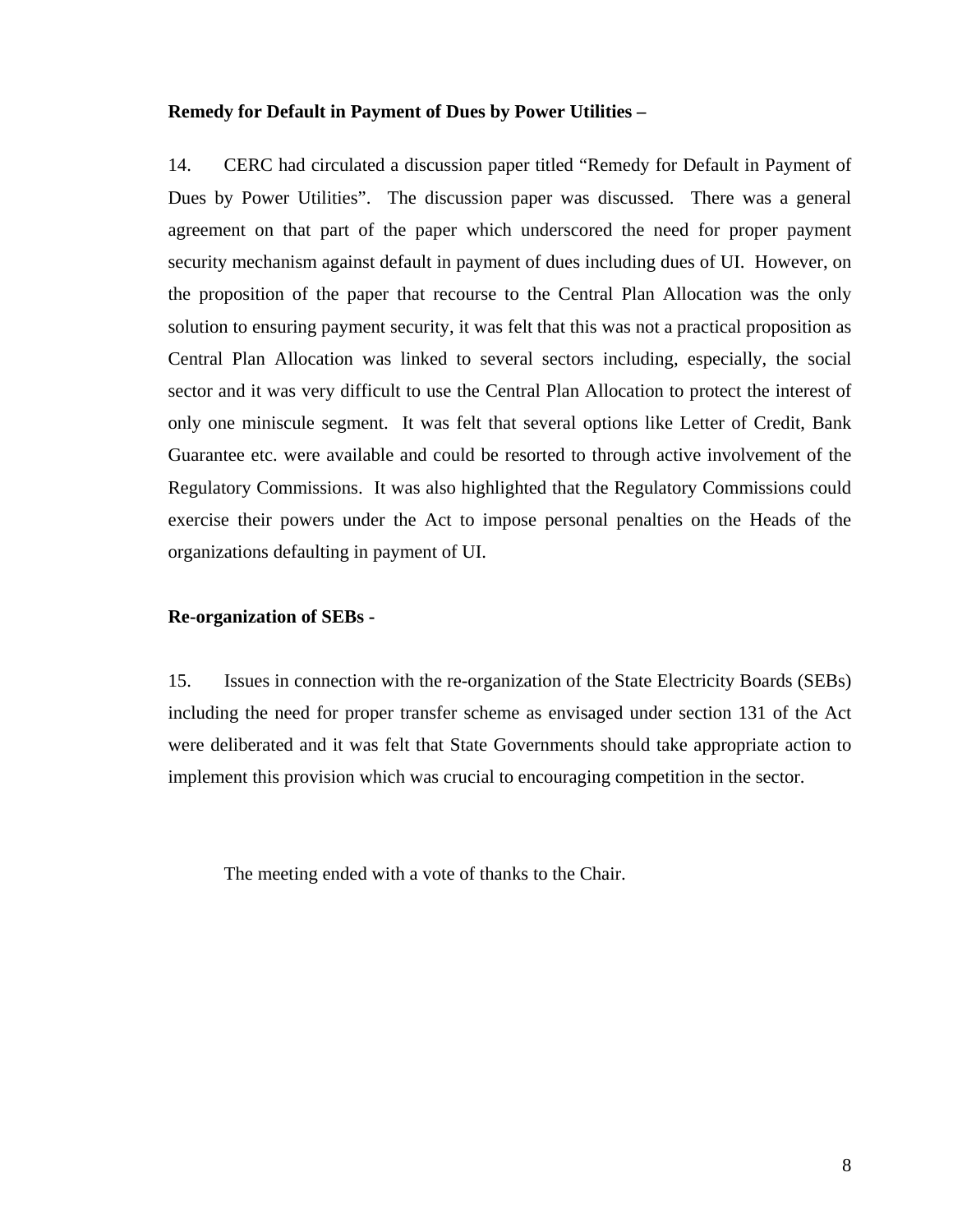## **LIST OF PARTICIPANTS ATTENDED THE 8TH ANNUAL GENERAL BODY MEETING**

### **OF**

## **FORUM OF INDIAN REGULATORS ( FOIR )**

## **HELD ON 07TH JUNE, 2007 AT INDIA HABITAT CENTRE, NEW DELHI.**

| S. No. | <b>Name</b>                    | <b>Designation</b>         |
|--------|--------------------------------|----------------------------|
| 01.    | Shri S.N. Ghosh                | Chairperson, WBERC         |
| 02.    | Shri P.K. Bora                 | Chairperson, AERC          |
| 03.    | Shri S.K. Misra                | Chairperson, CGSERC        |
| 04.    | Shri Berjinder Singh           | Chairperson, DERC          |
| 05.    | Shri G. Subba Rao              | Chairperson, GERC          |
| 06.    | Shri Bhaskar Chatterjee        | Chairperson, HERC          |
| 07.    | Shri Yogesh Khanna             | Chairperson, HPERC         |
| 08.    | Shri K.B. Pillai               | Chairperson, J&KSERC       |
| 09.    | Shri S.K.F. Kujur              | Chairperson, JSERC         |
| 10.    | Shri K.P. Pandey               | Chairperson, KERC          |
| 11.    | Shri C. Balakrishnan           | Chairperson, KSERC         |
| 12.    | Dr. J.L. Bose                  | Chairperson, MPERC         |
| 13.    | Shri Vinay Kohli               | Chairperson, Meghalaya ERC |
| 14.    | Shri B.K. Das                  | Chairperson, OERC          |
| 15.    | Shri Jai Singh Gill            | Chairperson, PSERC         |
| 16.    | Shri S.S. Chakraborty          | Chairperson, TERC          |
| 17.    | Shri Vijoy Kumar               | Chairperson, UPERC         |
| 18.    | Shri B.K. Halder               | Acting Chairperson, BERC   |
| 19.    | Shri A.K. Basu                 | Ex-Chairperson, CERC       |
| 20.    | Shri V.K. Sood                 | Ex-Chairperson, DERC       |
| 21.    | Shri K.S. Chaube               | Ex-Chairperson, HERC       |
| 22.    | Shri V.S. Ailawadi             | Ex-Chairperson, HERC       |
| 23.    | Lt. Col. (Retd.) Raghbir Singh | Ex-Chairperson, HERC       |
| 24.    | Shri R.N. Srivastava           | Ex-Chairman, CEA           |
| 25.    | Shri Bhanu Bhushan             | Member, CERC               |
| 26.    | Shri R. Krishnamoorthy         | Member, CERC               |
| 27.    | Shri Surinder Pal              | Member, APERC              |
| 28.    | Shri R. Radha Kishen           | Member, APERC              |
| 29.    | Shri Himadri Dutta             | Member, AERC               |
| 30.    | Shri S.K. Jayaswal             | Member, BERC               |
| 31.    | Shri Sarat Chandra             | Member, CSERC              |
| 32.    | Shri K. Venugopal              | Member, DERC               |
| 33.    | Shri Manmohan                  | Member, GERC               |
| 34.    | Shri Tej Singh Tewatia         | Member, HERC               |